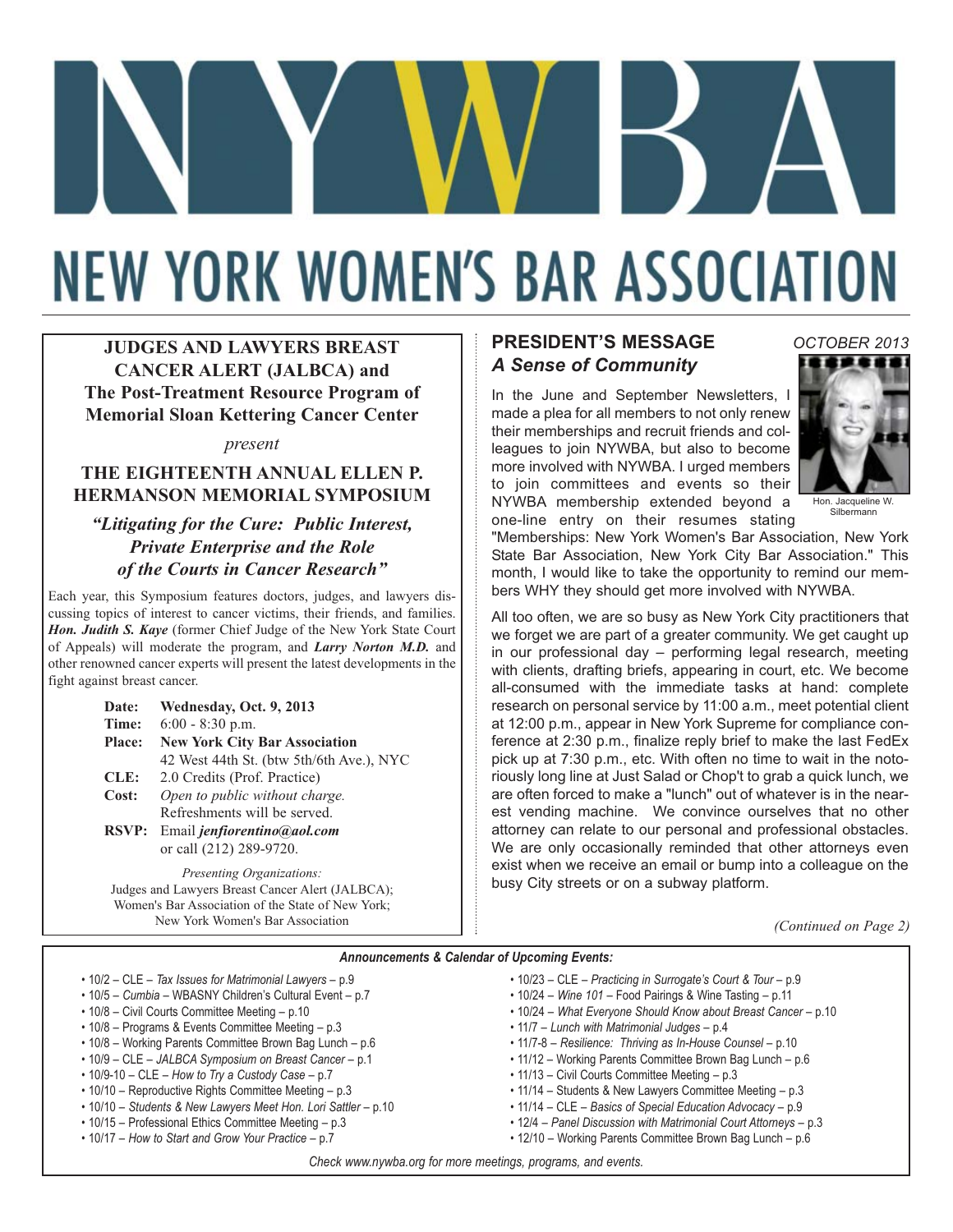## *President's Message (Continued from Page 1)* **2013-2014 COMMITTEE CHAIRS**

| Cooperation with Other                                                                             |
|----------------------------------------------------------------------------------------------------|
| Bar Assns Hon. Kelly O'Neill Levy & Kathryn E. Salensky<br><b>Employment and Equal Opportunity</b> |
|                                                                                                    |
|                                                                                                    |
| Michael W. Appelbaum                                                                               |
|                                                                                                    |
| Membership. Nichael W. Appelbaum & Elizabeth A. Bryson                                             |
| Prof. Ethics & Discipline Hon. Barbara Jaffe & Nicole I. Hyland                                    |
| Programs, Events & Arrangements. Diana G. Browne & Kay Marmorek;                                   |
| Jo Ann Douglas & Jennifer P. Brown (Annual Dinner)                                                 |
| Publicity / PressJulie Hyman & Maria Matos                                                         |
| <b>SPECIAL COMMITTEES</b>                                                                          |
| Advance the Status of Women                                                                        |
| in the Profession  Victoria A. Turchetti, Barbara G. Brown                                         |
| & Debra S. Cohen                                                                                   |
|                                                                                                    |
|                                                                                                    |
|                                                                                                    |
| Children's Rights & Issues. Elliot Podhorzer & Ivy Cook                                            |
| Civil Courts Hon. Andrea Masley, Melissa Ephron-Mandel                                             |
| & Meryl Waxman                                                                                     |
|                                                                                                    |
| Criminal Law Fran Hoffinger, Isiris I. Isaac & Nicola R. Duffy                                     |
| DiversityJillian L. Goorevitch & Denise Dominguez                                                  |
| Domestic Violence. Amanda B. Norejko & Laura A. Russell                                            |
| Elder Law & Disabilities. Antonia J. Martinez & Kim F. Trigoboff                                   |
| Federal Practice (including Bus. Law, Securities,                                                  |
| Inv. Law, Intellectual Property, Tax, Bankruptcy &                                                 |
| Privacy/Cyberlaw) Monique McClure, Ann T. Gittleman                                                |
| & Jenny Rebecca Lewis                                                                              |
|                                                                                                    |
| International Law & Practice  Farah Y. Zaman & Inés Cruz                                           |
|                                                                                                    |
| & Francesca A. Sabbatino                                                                           |
| Long Range Planning Elizabeth A. Bryson & Myra L. Freed                                            |
| Matrimonial & Family Law Virginia LoPreto, Hon. Lori Sattler                                       |
| & Lauren Michael Friend                                                                            |
| Mentoring & Mentoring Circles Andrea Vacca & Allison M. Surcouf                                    |
|                                                                                                    |
| Reproductive Rights & Women's Health BriAnne Copp,                                                 |
| Anita S. (Nicky) Rho & Dana Northcraft                                                             |
| Solo & Small Firm Practice Jocelyn L. Jacobson & Elisabeth Ames                                    |
| Students & New Lawyers Morgan M. Fraser & Lisa Hughes Hoover                                       |
| Summer Program. Cassandra Porter & Victoria A. Turchetti                                           |
| Technology / Internet / Website Elizabeth A. Bryson                                                |
| & Jenny Rebecca Lewis                                                                              |
| Trusts & EstatesLeona Beane, Loretta A. Ippolito                                                   |
| & Deborah G. Rosenthal                                                                             |
| Working Parents Christine M. Harman, Melanie A. Chieu                                              |
| & Victoria A. Turchetti                                                                            |
|                                                                                                    |

*Contact info for Committee Chairs and NYWBA Delegates to WBASNY Committees can be found at* www.nywba.org/members/committees.shtml*. To join a committee, go to* www.nywba.org/committeechoice*. If you would like to be considered to chair a committee, send a note with your qualifications and contact info to President@nywba.org.*

NYWBA provides countless opportunities for attorneys to remember that they are not alone. Our membership is replete with like-minded, similarly situated practitioners who are dedicated to advancing their careers and contributing to the legal profession. I was particularly reminded of the importance of this sense of community at the WBASNY Board meeting on September 21, where attorneys from all over the State of New York gathered to discuss legal issues, debate legislation, and propose new projects. This sense of community was further apparent at the NYWBA Membership Reception on September 23. At this incredibly successful event, NYWBA welcomed many new attorneys to the organization, and we were heartened to see so many returning members. The attorneys who attended are in various stages of their careers, ranging from recently graduated law school students to seasoned attorneys to senior judges.

Both events confirm my whole-hearted belief that NYWBA members comprise an extensive and invaluable community. We strive to remind members that there is tremendous value in belonging to this community and in obtaining reassurance that there are many who can relate to your most recent professional and personal toils or successes. The NYWBA community offers members extensive professional benefits (e.g., by bringing together attorneys in the same practice area to exchange their experiences before certain judges or debate the merits of a recentlyencountered novel argument, by providing free CLE on a wide range of topics, etc.) as well as personal benefits (e.g. mingling with attorneys who can provide advice on work-life balance or become new friends; joining Mentoring Circles, etc.).

I encourage all members to reflect upon the value of belonging, and actively participating in, our community. Members who wish to obtain professional benefits from NYWBA can participate in numerous upcoming events, ranging from the Matrimonial and Family Law Committee's Oct. 9/10 CLE on "How to Try a Custody Case" to the Solo and Small Firm Committee's Oct. 17 Meeting on "How to Start and Grow Your Practice" to the Trust and Estate Committee's Oct. 23 Event on "Practicing in the New York Surrogate's Court and Tour of the Court." Members who wish to obtain a social benefit from their NYWBA membership can attend WBASNY's Oct. 5 Children's Cultural Event or the Program & Event Committee's Oct. 24 "Wine 101" event.

NYWBA provides countless opportunities for its members to interact with fellow practitioners who can relate to each other on a professional and personal level. I encourage our members to keep this in mind when considering whether to attend NYWBA's many upcoming exciting programs!

Jackie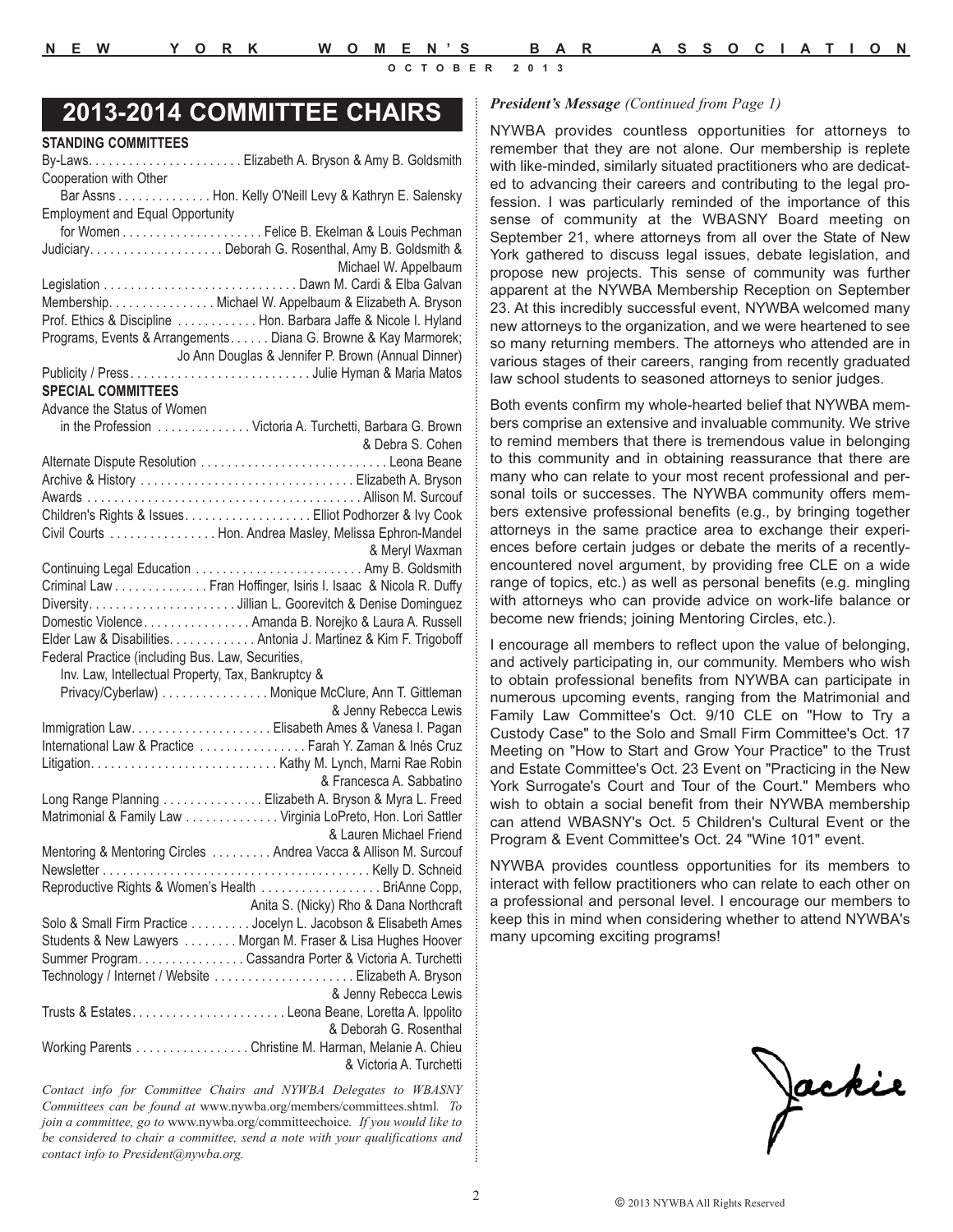**N E W Y O R K W O M E N'S B A R A S S O C I A T I O N**

**OCTOBER 2013**

## **COMMITTEE NEWS**

• The **Civil Courts Committee** will meet on **Oct. 8** and on **Nov. 13** at 1:00 - 2:00 p.m. at the Civil Courthouse, 111 Centre St., 12th Fl. conference room, NYC. Email *CivilCourtsChairs@nywba.org* to RSVP. See notice, p. 10 for Oct. 8 meeting.

• The **Elder Law and Disabilities Committee** will sponsor a CLE entitled "Basics of Special Education Advocacy and Litigation in NYC" on **Nov. 14** at a time and place to be determined. Email *ElderLawChairs@nywba.org* to RSVP. See notice, p. 9.

• The **Matrimonial and Family Law Committee** will sponsor a CLE entitled "Basis Tax Issues for the Matrimonial Lawyer - Part I" on **Oct. 2** at 6:00 p.m. at Blank Rome, LLP, 405 Lexington Ave. (The Chrysler Building), NYC. Unfortunately this CLE is sold out, but you can email *MFrsvp@nywba.org* to find out about future programs. The Committee will co-sponsor a CLE on "How to Try a Custody Case" on **Oct. 9/10** from 9:00 A.M. to 5:00 p.m. at Benjamin Cardozo School of Law, 55 5th Ave. (btw 12th/13th St.), NYC. Visit the NYCLA website at *www.nycla.org* to register. The Committee will hold a "Brown Bag Lunch with Judges: An Open Discussion of Ideas" on **Nov. 7** at 1:00 - 2:00 p.m. at the New York Supreme Court, 60 Centre St., Conference Room, NYC. Email *MFrsvp@nywba.org* to RSVP. The Committee will host a panel discussion with court attorneys in the matrimonial parts on **Dec. 4** at 6:00 p.m. at Blank Rome, LLP, 405 Lexington Ave. (The Chrysler Building), NYC. To RSVP, email MFrsvp@nywba.org. See notices, pp. 4, 7, 8, 9.

• The **Professional Ethics Committee** will meet on **Oct. 15** at 6:00 p.m. at Frankfurt Kurnit Klein & Selz PC, 488 Madison Ave. (btw 51st/52nd St.). Email EthicsChairs@nywba.org to RSVP.

• The **Programs and Events Committee** will have a meeting on **Oct. 8** at 6:00 p.m. at Jennifer P. Brown, PLLC, 570 Lexington Ave., Suite 1600 (btw 50th/51st St.), NYC. Email *events@nywba.org* to RSVP. The Committee will also host an event on "Wine 101" on **Oct. 24** at 6:30 p.m. at STASH, 248 W. 14th St. (btw 7th/8th Ave.), NYC. Go to *www.nywba.org/WineTastingRSVP* to RSVP. See notice, p. 11.

• The **Reproductive Rights & Women's Health Committee** will meet on **Oct. 10** at 6:30 p.m. at Rottenstreich & Ettinger LLP, 150 East 58th St., 21st Fl. (btw 3rd and Lexington Ave.), NYC. The Committee will present a CLE program on the state of abortion rights from policy, litigation & access perspectives in December. Email *ReproductiveRights@nywba.org* to RSVP or join the Committee.

• The **Solo and Small Firm Practice Committee** will hold a meeting focusing on "How to Start and Grow Your Own Practice" on **Oct. 17** at 8:30 A.M. at Reitler, Kailas & Rosenblatt, LLC, 885 Third Ave., 20th Fl. (btw 53rd/54th St.), NYC. Email *SSFChairs@nywba.org* to RSVP. See notice, p. 7.

• The **Students and New Lawyers Committee** plans to meet on the second Thursday of every month. The next meeting, on **Oct. 10** at 6:00 p.m., will feature Hon. Lori Sattler and will be held at Blank Rome, LLP, 405 Lexington Ave. (The Chrysler Building), NYC. The following meeting will be held on **Nov. 14** at a time and location to be determined. To RSVP for either event email *SNLChairs@nywba.org*. See notice, p. 10.

• The **Trusts and Estates Committee** will co-sponsor a CLE on "Practicing in the New York County Surrogate's Court and Tour of the Court" on **Oct. 23** at 10 A.M. to 12:30 p.m. at the New York County Surrogate's Court, 31 Chambers St. (at the corner of Centre St.), Courtroom 503, NYC. RSVP at *www.nywba.org/SurrogateCourtCLE*. See notice, p. 9.

*(Continued on Page 6)*

## **WELCOME NEW MEMBERS**

Stacy N. Cammarano Linda T. Chin Amanda C. Croushore Megan S. Friedland Jennifer L. Garber Wendy A. Harris Meryl A. Hoeft Sara S. Horowitz Latoya Joyner Cynthia Roe Lane Samantha A. Lyons Jill L. Miller Shanthi-Sree Nandam Margaret O'Hora Deanna M. Paul Brittney L. Pescatore

Dina Ragab Marcia K. Raicus Jamie Rosen Shane J. Rosen-Gould Linda A. Rosenthal Kelley M. Rutkowski Zachary G. Schurkman Kaila S. Sergent Shailee D. Sharma Cindy A. Singh Heidi A. Tallentire Cerian Thomas Sara E. Thompson Kristy M. Wagner

*as of 9/19/13*

## **SUSTAINING MEMBERS**

With their generous contributions, our sustaining members make it possible for us to accomplish so much more. We honor and thank them for their support.

Laurie Berke-Weiss Margaret M. Brady Harriet Newman Cohen Felice B. Ekelman Hon. Betty Weinberg Ellerin Myrna Felder Daniel Finkelstein Anthony H. Gair Amy B. Goldsmith Christine M. Harman Adria S. Hillman Brigette Homrig-Renaud Robert M. Kaufman

Hon. Judith S. Kaye Gary Roy Klein Susan J. Kohlmann Magnolia Levy Robin LoGuidice Rita M. Molesworth Marcia K. Raicus Amy Saltzman Carol A. Schrager Hon. Felice K. Shea Rita W. Warner

*as of 9/19/13*

## **NOTES ON MEMBERS**

• Congratulations to the following distinguished New York Women's Bar Association members on being appointed as Co-Chairs of Women's Bar Association of the State of New York Committees: *Jennifer P. Brown* – Legislation Committee; *Elizabeth A. Bryson* – Amicus Curiae Committee and WBASNY By-Laws Committee; **Dawn M. Cardi** - Criminal Law Committee; **Janet I. Cord** – Finance Committee and Fundraising Committee; *Jo Ann Douglas* – Children's Rights Committee; *Hon. Betty Weinberg Ellerin* – WBASNY Liaison to Women Judges; *Nicole I. Hyland* – Professional Ethics Committee; and *Susan M. Moss* – Family and Matrimonial Law Committee.

• Heartfelt congratulations to long-time member *Sylvia E. Di Pietro* on receiving the *Jack Newton Lerner Award for Excellence in Continuing Legal Education* from the New York County Lawyers' Association. Details about the award and Ms. Di Pietro's extraordinary credentials can be found on the NYWBA online calendar (go to *www.nywba.org*, click on "Calendar," and then select the entry for September 20, 2013).

*Has something noteworthy happened to you or another member? Send your news to Newsletter@nywba.org.*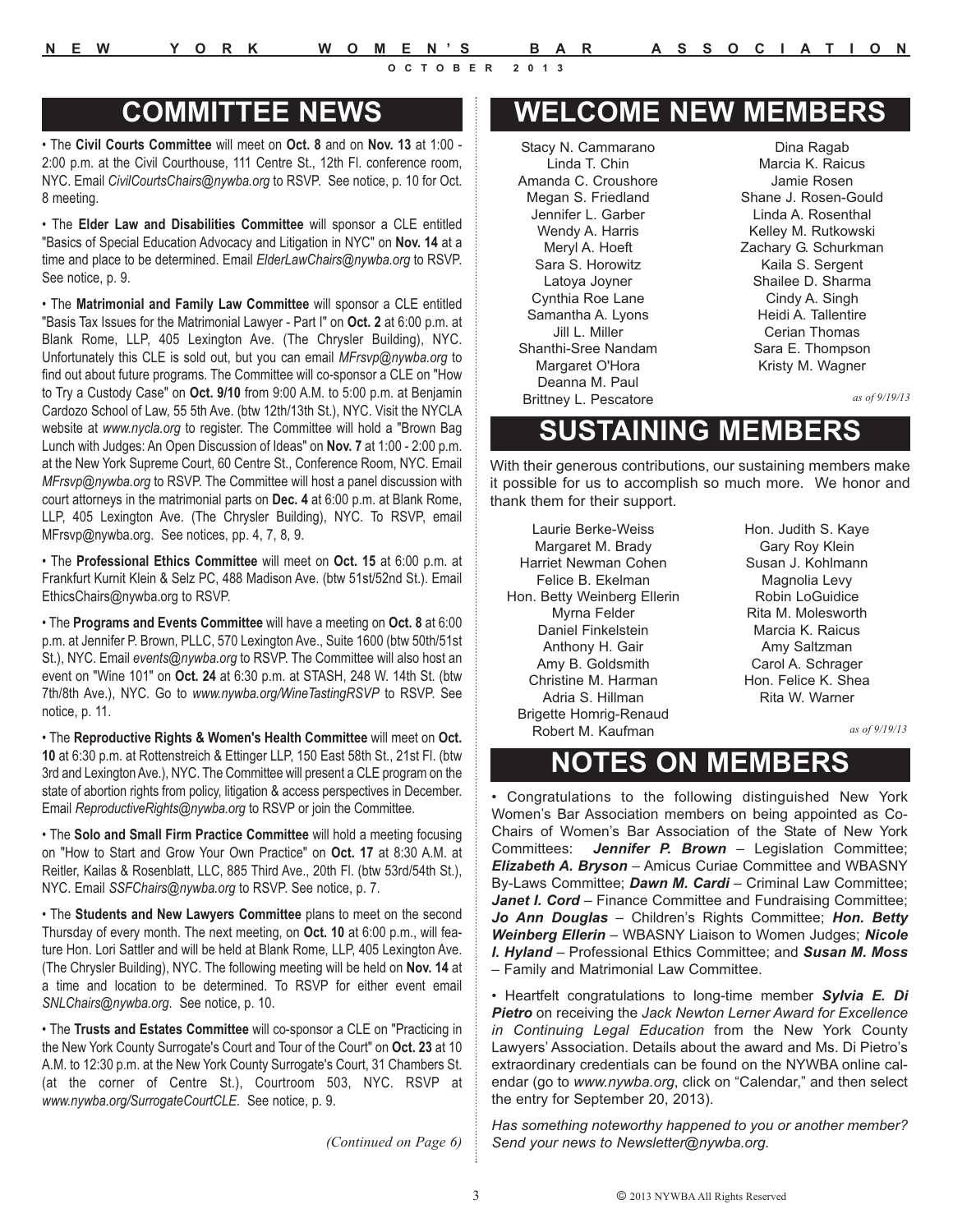## *Save the Date!*

#### **Matrimonial and Family Law Committee**

*presents*

*"Lunch with Judges in the Matrimonial Parts: An Open Discussion of Ideas"*

#### **Thursday, Nov. 7, 2013, 1:00 p.m. New York Supreme Court**, 60 Centre Street, NYC

NYWBA's Matrimonial and Family Law Committee is arranging for members to have the opportunity to meet over lunch with judges sitting in the Matrimonial Parts in New York County, who will provide guidance concerning the rules, procedures and expectations in their Parts. *(No discussion of pending cases.)* 

Details for this event are being finalized now, but be sure to mark your calendars and check the NYWBA website regularly for updates! This program will be open only to 2013-2014 members\*, so be sure your membership is current!

*(Members of the Matrimonial and Family Law Committee – note that this event will be held on a different day and a time than most Committee programs.)* 

\*If you are not a current member, join or renew using our secure online membership form at *www.nywba.org/Membership*.



Other topics addressed by the panel included the duty to communicate with clients, the no-contact rule with represented parties, representing clients with diminished capacity, conflicts of interest, the duty of candor in investigations, and the false defense doctrine.

We thank our distinguished panelists. Mr. Ross is a former Assistant United States Attorney in the Southern District of New York's Criminal Division and a former Assistant District Attorney in Kings County. He has an active practice advising attorneys and law firms in connection with matters before the Disciplinary Committees in the First and Second Departments. Judge Pickholz has been an Acting Justice of the Supreme Court, Criminal Branch, for ten years. Before that she was a Judge of the Criminal Court of the City of New York. She began her legal career as a criminal lawyer with the Legal Aid Society and acted as a technical advisor to Barbara Streisand for the motion picture "Nuts" in 1987. Mr. Dopico is Chief Counsel to the Departmental Disciplinary Committee of the First Department (DDC). Before that he served for 20 years as a Principal Attorney and later as a Deputy Chief at the DDC. He is a former Assistant District Attorney in Kings County. NYWBA also thanks Frankfurt Kurnit Klein & Selz, P.C. for hosting and providing refreshments.

*Nicole I. Hyland is Co-Chair of the NYWBA Professional Ethics & Discipline Committee and Chair of the New York City Bar Association's Professional Ethics Committee. She is Counsel to Frankfurt Kurnit's Legal Ethics and Professional Responsibility Group, where she advises lawyers and law firms on a wide range of ethics and professional responsibility issues.*

**Ethics Program Focuses on Cutting Edge Issues That Affect Criminal Lawyers** *By Nicole I. Hyland*

On June 18, 2013, the 2013-2014 NYWBA Criminal Law Committee and the Committee on Professional Ethics and Discipline presented a joint CLE program entitled *"Avoiding the Ethical Pitfalls in a Criminal Law Practice"* at the law offices of Frankfurt Kurnit Klein & Selz, PC.

The distinguished panelists engaged the audience in an animated discussion about a wide range of ethical issues that impact criminal lawyers. The panel consisted of *Michael Ross*, a former prosecutor who now represents attorneys in disciplinary proceedings; *Hon. Ruth Pickholz*, Acting Justice of the New York Supreme Court, Criminal Term; and *Jorge Dopico*, Chief Counsel to the Departmental Disciplinary Committee of the First Department. I was honored to moderate.

The program kicked off with a spirited debate about Rule 3.3(a) of the New York Rules of Professional Responsibility. This is a relatively new and somewhat controversial exception to the duty of confidentiality in New York, which requires a lawyer to correct material evidence offered to a tribunal that the lawyer later discovers was false. Mr. Ross noted that lawyers must comply with this obligation, even if it means disclosing client confidences. He also observed that Rule 3.3(a) has no time limit, highlighting a recent ethics opinion by the New York City Bar Association, Formal Op. 2013-2, which states that the duty to correct fraud against a tribunal continues until the harm can no longer be remediated.

The panel also discussed the "self defense" exception to the duty of confidentiality, which is embodied in Rule 1.6(b)(5)(i). That provision permits, but does not require, lawyers to disclose confidential information to defend against an accusation of wrongdoing. One hot topic for criminal lawyers is whether – and to what extent – a lawyer may use confidential information to respond to a claim of ineffective assistance of counsel. Mr. Ross noted that ABA Formal Op. 10-456, issued in 2010, opines that the self-defense exception does not permit defense attorneys to voluntarily cooperate with prosecutors in responding to claims of ineffective assistance. Mr. Dopico emphasized, however, that ethics opinions, while providing helpful guidance in many instances, are not binding on courts or disciplinary committees.

Another hotly debated topic was the allocation of authority between lawyers and clients. Rule 1.2(a) states that the client decides the "objectives" of the representation, whereas the lawyer decides the "means by which [those objectives] are to be pursued." The panelists discussed who has the ultimate right to decide whether a criminal defendant will testify. Judge Pickholz said that her approach to this issue had evolved over the years, due in part to the prevalence of criminal defendants claiming that the lawyers refused let them testify. In the past, she said, she used to ask the lawyer if the defendant would testify. Now she also confirms this directly with the defendant.

The panel also noted that criminal lawyers must be careful about responding to ethics accusations that arise in the midst of a proceeding. Mr. Dopico cautioned that a court-ordered sanction could collaterally estop a lawyer from challenging a finding of misconduct at a subsequent disciplinary hearing. This could preclude a lawyer in a grievance proceeding from challenging the notion that there had been a finding of misconduct previously decided by a court. Mr. Dopico noted that, since even judges can make mistakes, his office takes steps to ensure that prior sanctions are not given undue or unfair collateral effect.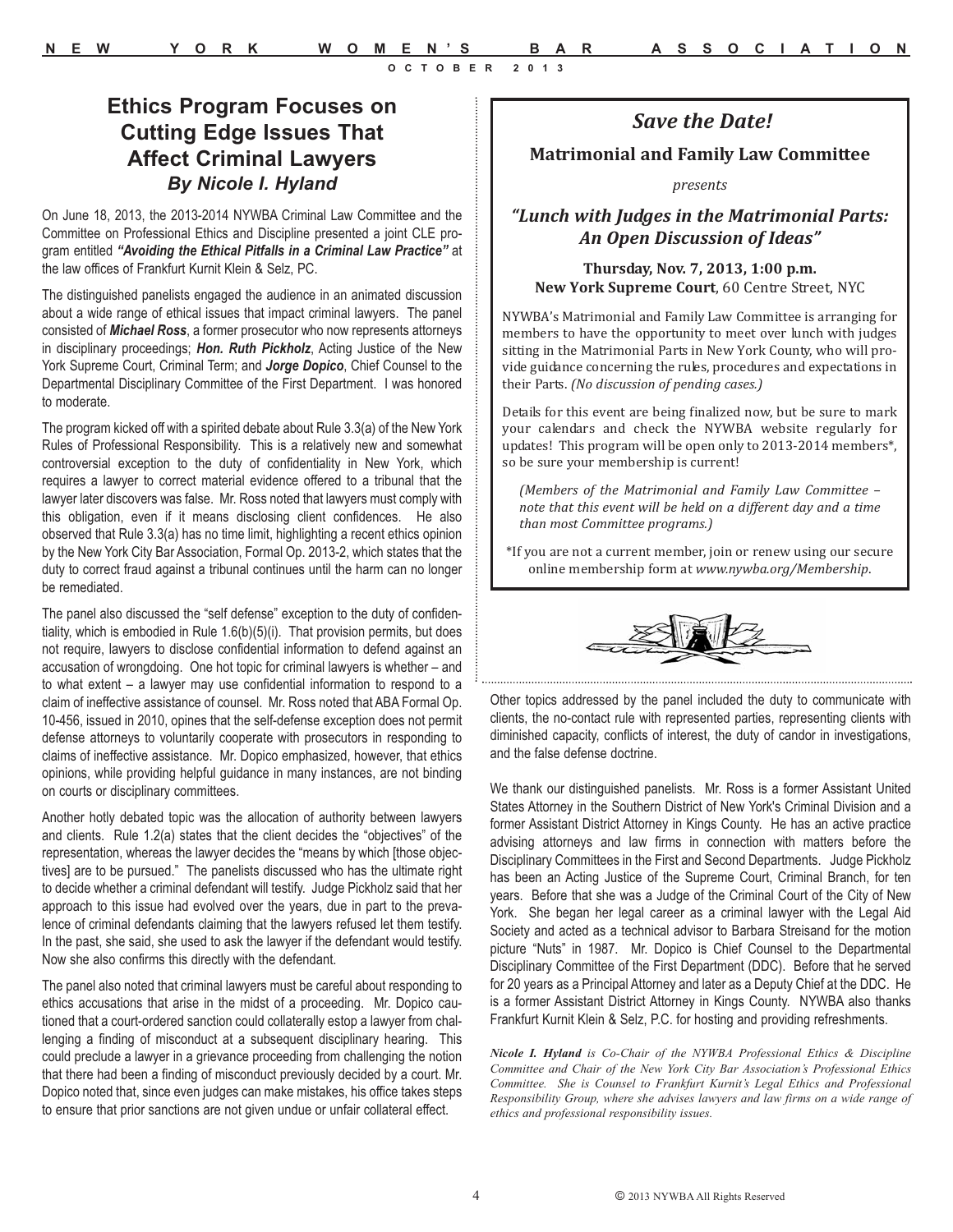## **NYWBA Members Mingle with WBASNY Colleagues during 2013 Annual WBASNY Convention in Philadelphia**

This year, the Annual Convention of the Women's Bar Association of the State of New York ("WBAS-NY") was held in Philadelphia on the weekend of June 7 through 9, 2013. NYWBA is a founding Chapter of WBASNY, and the NYWBA contingent had a wonderful time attending cutting-edge CLE programs and fun excursions, meeting with friends from Women's Bar Chapters across New York State, networking, and shopping among the Convention vendors.

On Friday evening, participants from every WBAS-NY Chapter across New York State enjoyed the presentation of WBASNY's annual awards to deserving recipients. These awards included the presentation to NYWBA Past President *Elizabeth A. Bryson* of the *Marilyn Menge Award*, which honors members who have provided extraordinary leadership and dedication to the Women's Bar and have made major contributions to enhance the status of women.

As NYWBA Past President **Hon. Betty Weinberg Ellerin** wrote in support of Ms. Bryson's nomination, "The breadth and scope of Beth's contributions to the growth and well-being of the New York Chapter have been unequaled.… [S]he [has] initiated innumerable projects that enabled the Association to meet and address the challenges [and] continually changing landscape .... confronting women, both within the legal profession and in the greater community.… Her contributions to WBASNY have been equally helpful to the growth and strengthening of the organization."

On Saturday evening, WBASNY installed its officers for 2013-2014, including NYWBA Past Officer *Amy Saltzman*, who was installed as Recording Secretary. Ms. Saltzman has the distinction of having been an active member of three Chapters – Rockland, Westchester and NYWBA. Over her years of distinguished service, she held positions of significant responsibility, including Chapter Officer and/or Director, organizer of CLEs and other programs, and Chair of major committees, including the NYWBA Legislation Committee, the WBASNY Domestic Violence Committee, and the WBASNY Women's Health and Reproductive Rights Committee. She helped create the Pro Bono Divorce Project in Rockland County, and for years she has served on the Legal Advisory Council of Sanctuary for Families' domestic violence program.

Congratulations to Beth and Amy on being recognized by WBASNY for their extraordinary leadership.

As always, the Annual WBASNY Convention was a wonderful experience, enjoyed by all who attended. We encourage everyone to attend the 2014 Convention in early June next year.



*Incoming WBASNY Recording Secretary Amy Saltzman, NYWBA Director & Committee Chair Kay Marmorek, and NYWBA Vice President Yacine Barry (l-r)* 



*NYWBA members congratulating WBASNY award recipient Elizabeth A. Bryson – Past President Jo Ann Douglas, Director Dawn M. Cardi, Committee Chair Jocelyn Jacobson, Vice President Jennifer P. Brown, Advisory Council Member Marjorie Martin (second row), Director & Committee Chair Kay Marmorek (first row), President Hon. Jacqueline Silbermann (first row), Treasurer & Committee Chair Deborah G. Rosenthal (second row), NYWBA Past President Elizabeth Bryson, Past NYWBA Officer and Incoming WBASNY Recording Secretary Amy Saltzman, and Past President of NYWBA & WBASNY Martha E. Gifford (l-r) NYWBA Vice President Jennifer P. Brown, Past NYWBA Officer &*



*Incoming WBASNY Officers for 2013-2014, including NYWBA member Amy Saltzman (second from left)* 



*NYWBA Past President Elizabeth A. Bryson, recipient of WBASNY's 2013 Marilyn Menge Award, and NYWBA President Hon. Jacqueline W. Silbermann (l-r)*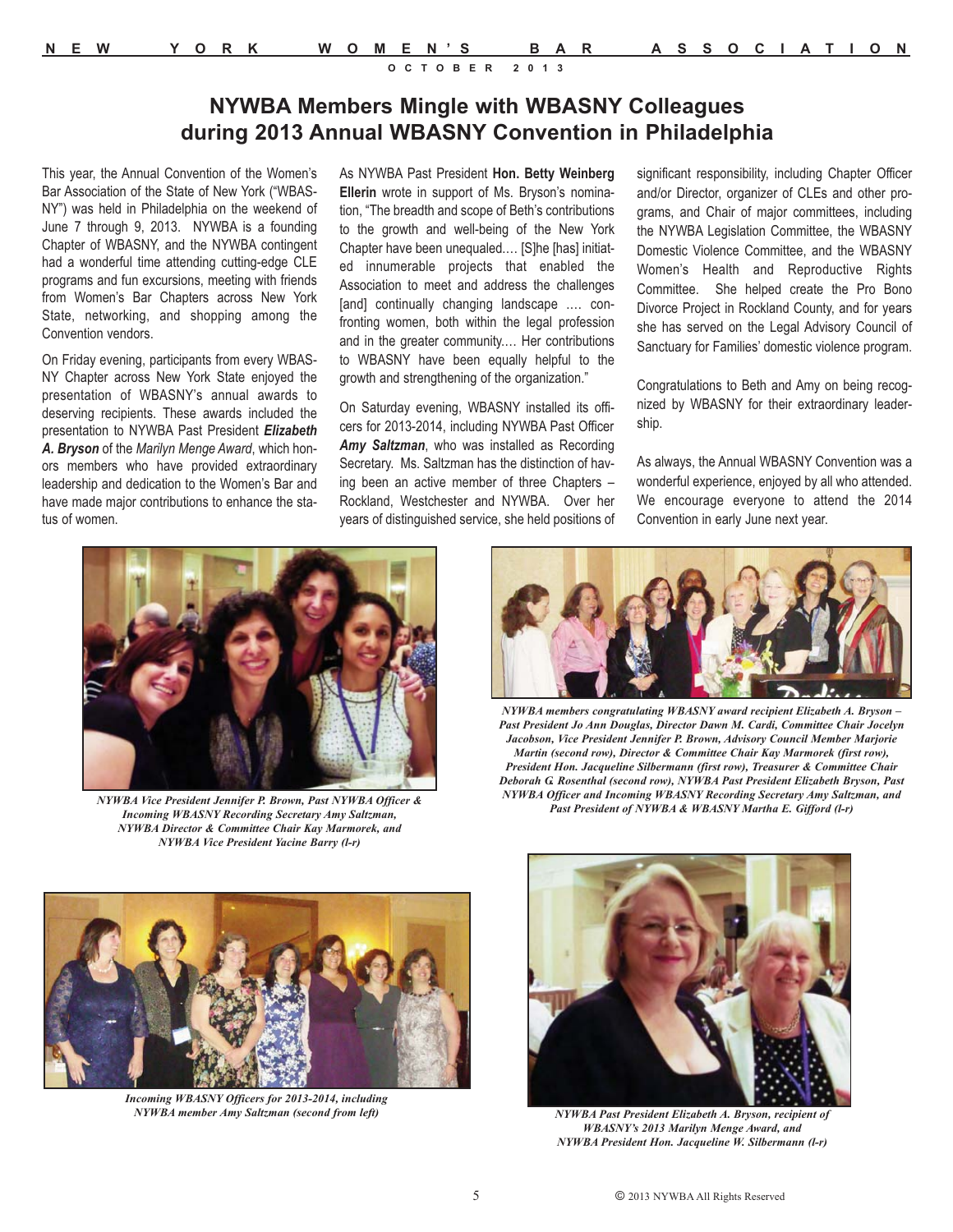## **NYWBA Committee Chairs Kick Off 2013-2014** *By Elizabeth A. Bryson*

On July 9, 2013, President Hon. Jacqueline W. Silbermann presided over a meeting of NYWBA Committee Chairs for 2013-2014. (A full list of all Committee Chairs appears on page 2 of this Newsletter and on our website.)

The annual "orientation" meeting of Committee Chairs serves several purposes, including to:

• Introduce the new and continuing Committee Chairs to NYWBA's 2013- 2014 Officers and Directors;

• Provide an opportunity for the Chairs to hear directly from the President about the Association's key objectives for the year and to ask any questions they may have about our long-term mission and immediate goals;

• Provide the Chairs with guidance concerning their administrative and fiscal responsibilities, as well as background information about NYWBA and our statewide sister organization, WBASNY, including the need for some Committees to send representatives to bi-monthly meetings of WBASNY Committees that have a similar missions to those of NYWBA Committees; • Confirm rules about Committee membership and the need for members

to be current on their dues;

• Inform the Chairs about how to organize programs, including CLEs and major events, how to secure venues and funding for programs, how to clear proposed program dates, opportunities for co-sponsorships with other committees and organizations, etc.; and

• Provide guidelines and templates for publicizing programs and events, including in our Newsletter, on our website, etc.

Congratulations to this year's Committee Chairs. They are a great group – distinguished in their respective fields, and enthusiastic about their role in ensuring that NYWBA has a successful and prosperous year.

If you are interested in serving on a Committee, sign up at *www.nywba.org/CommitteeChoice*, and feel free to reach out to the Chair(s) of the committees in which you have an interest. (Contact info for Chairs is available on our website at *www.nywba.org/members/committees.shtml*.)

*Elizabeth A. Bryson is a NYWBA Past President, a past Officer of WBASNY, and a current NYWBA Director. She is an appellate attorney and litigator in Manhattan.*

## **NYWBA Working Parents Committee**  *"Brown Bag Lunch Meeting"*

The Committee's first brown bag luncheon of 2013-2014 is just around the corner, and you won't want to miss it! During this meeting, the Committee will discuss professional goals as working parents and programming for the upcoming year. NYWBA members and prospective members are welcome.

| Date: |  | Tuesday, Oct. 8, 2013, 12:30 p.m. |
|-------|--|-----------------------------------|
|       |  |                                   |

**Place: The Met Life Building,** 200 Park Ave., NYC (above Grand Central; 40th Fl.)

**RSVP:** Email to Co-Chairs Victoria Turchetti, Melanie Anne Chieu & Christine Harman (host) at *WPChairs@nywba.org* by Monday, Oct. 7 to register. *(RSVPs required for building security.)*

If you cannot attend but are interested in joining the Committee, send your contact info and any ideas for future programs and events to the Co-Chairs at *WPChairs@nywba.org*.

The Committee thanks **Christine Harman and MetLife** for hosting.



*NYWBA President Hon. Jacqueline W. Silbermann (seated, center) welcomes 2013-2014 Committee Chairs* 



## **COMMITTEE NEWS** *(cont'd from pg. 3)*

• The **Working Parents Committee** will hold its first "Brown Bag Lunch Meeting" on **Oct. 8** at 12:30 p.m. at 200 Park Ave., 40th Fl. (The Met Life Building), NYC. Email *WPChairs@nywba.org* to RSVP. It also plans to hold similar meetings on **Nov. 12** and **Dec. 10** at 12:30 p.m. at the same location. See notice, p. 6.

• **NYWBA** will co-sponsor the JALCBA (Judges and Lawyers Breast Cancer Alert) Symposium on **Oct. 9** at 6:00 p.m. at the NYC Bar Association, 42 W. 44 St. (btw 5th/6th Ave.), NYC. It will also co-sponsor the NY Supreme Court's Gender Fairness Committee and JALBCA Lunchtime Program entitled "What Every Person Should Know About Breast Cancer" on **Oct. 24** at 12:45 p.m. at the NY County Criminal Courthouse, 10 Centre St. (Jury Room 2/Room 535), NYC. See notices, pp. 1, 10.

• **WBASNY** will host a Children's Cultural Event and Breakfast on **Oct. 5** at 10:00 A.M. at 137-35 Northern Blvd. (Flushing Town Hall), Flushing, Queens. Email *JFlug@wbasny.org* to RSVP. See notice, p. 7.

• Check the NYWBA Calendar (*www.nywba.org/calendar*) for the latest info on Committee meetings, programs and events.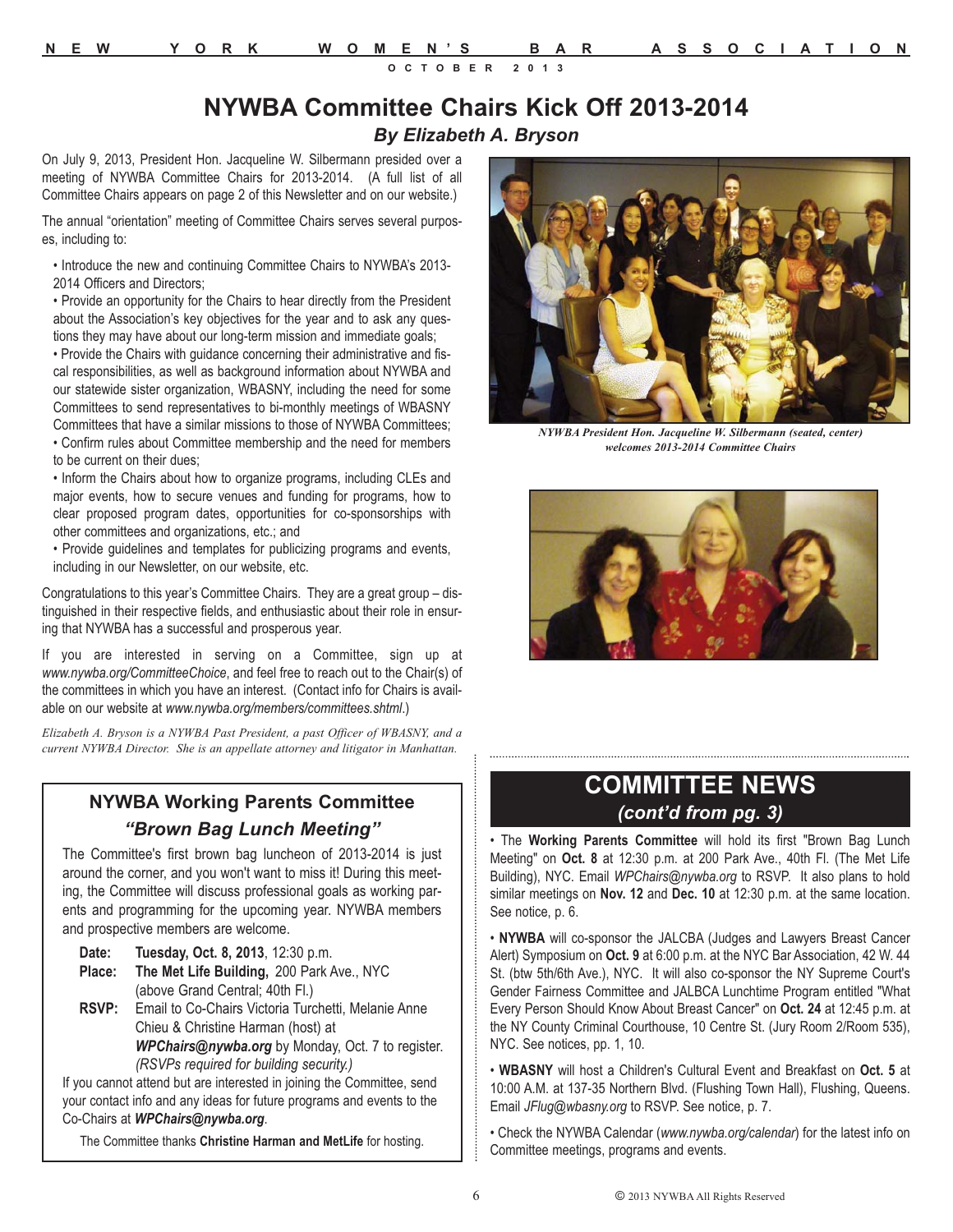*Attention Parents!*

## **Children's Cultural Event & Breakfast ~ A Chance to Play and Network!**

## *"Cumbia for Kids"*

Join master musician Pablo Mayor in an engaging program for kids showcasing the rich musical traditions of Colombia, featuring music samples from South America and a new perspective on Latin American Music. Students will learn the origins of traditional Colombian music and its instruments, as they get a historical tour of Colombia and learn a simple song in Spanish.

| Date:         | <b>Saturday, Oct. 5, 2013</b>             |
|---------------|-------------------------------------------|
| Time:         | 10:00 A.M. - Light Breakfast              |
|               | $11:00$ A.M. – Program & Music Lesson     |
| <b>Place:</b> | <b>Flushing Town Hall, Queens</b>         |
|               | 137-35 Northern Blvd., Flushing, NY 11354 |
| Cost:         | Complimentary*                            |
|               | RSVP: Email JFlug@wbasny.org              |
| Info:         | Go to http://www.flushingtownhall.org/    |
|               | education/pablom.php for program info     |

#### *Hosted by:*

Women's Bar Association of the State of New York; New York Women's Bar Association; Nassau County Women's Bar Association; Westchester County Women's Bar Association (full list of hosts & sponsors in formation)

*\*Many thanks to Farrel Fritz, P.C. in Nassau County for underwriting the costs of this event.*

#### **NYWBA Solo & Small Firm Practice Committee**

#### *"How to Start and Grow Your Own Practice"*

Join Co-Chairs *Jocelyn L. Jacobson* and *Elisabeth Ames* as the Committee offers practical tips for starting and growing a solo or small practice. Existing and prospective members\* are welcome. Be sure to bring your business cards!

| Date:        | Thursday, Oct. 17, 2013, 8:30 A.M.                                   |  |
|--------------|----------------------------------------------------------------------|--|
| Place:       | <b>Reitler Kailas &amp; Rosenblatt LLC</b>                           |  |
|              | 885 Third Ave., 20th Fl.                                             |  |
|              | (btw 53/54th St.), NYC                                               |  |
| Cost:        | Free for Members*                                                    |  |
| <b>RSVP:</b> | Email SSFChairs@nywba.org.                                           |  |
|              | For building security purposes, advance<br>registration is required. |  |

\* If you are not a 2013-2014 member, join or renew using our secure membership form at *www.nywba.org/Membership*. To inquire about your membership status, email Executive Director Karen Lu (*ED@nywba.org*).

CLE Program *"How to Try a Custody Case" presented by* 

## **New York County Lawyers' Association, New York Women's Bar Association Matrimonial & Family Law Committee, College of Matrimonial Trial Attorneys, and Benjamin N. Cardozo School of Law**

This two-day event will cover the fundamentals of direct and cross examination (party witnesses and experts), the preparation of clients for forensic-custody evaluations, evidentiary issues relating to custody-expert reports and testimony, the methodology of childcustody evaluations, and much more! Speakers include retired NYS Supreme Court Justices Harold B. Beeler and Saralee Evans; experienced attorneys in the areas of matrimonial and family law, including Dror Bikel, Jamie L. Weiss, Frederic P. Schneider, Elliot J. Wiener, Judith E. White, Andrea R. Ziegelman and Briana Denney; and Child Custody Consultant Jonathan Gould, Ph.D. For more info about speakers and this program, go to *www.nytrialcollege.com*.

| Date:        | Oct. 9 and 10, 2013                               |
|--------------|---------------------------------------------------|
| Time:        | $9:00$ A.M. to $5:00$ P.M.                        |
| Place:       | Benjamin N. Cardozo School of Law                 |
|              | Moot Court Room                                   |
|              | 55 5th Ave. (btw 12th/13th St.), NYC              |
| CLE:         | 16 Credits (NY & NJ)*                             |
|              | NY: 2 Ethics, 7 Skills, 7 Prof. Practice          |
|              | (for Transitional & Non-Transitional)             |
|              | NJ: 2 Ethics; 14 General                          |
| Cost:        | $$225 - Non-Members**$                            |
|              | $$175 - Members***$                               |
|              | (NYWBA members get NYCLA price;                   |
|              | this event is not included in NYWBA's             |
|              | <i>free CLE initiative.)</i>                      |
| <b>RSVP:</b> | Go to NYCLA website - www.nycla.org/              |
|              | index.cfm?section=CLE&page=CLE                    |
|              | Detail&itemID= $3263$ &dateID= $20131009$         |
|              | for details and to register.                      |
|              | <i>*CLE:</i> NYCLA is an accredited CLE provider. |

**\*\****Financial Hardship Scholarships:* Full and partial scholarships based on financial need are available (contact NYCLA). \*\*\**Membership:* Go to *www.nywba.org/Membership* to join or renew

using our secure membership form if you are not a current member for 2013-2014. *NOTE: New membership year commenced on June 1st.*

NYWBA wishes to acknowledge the generous gift from

## *FOUNDER AND PAST PRESIDENT HON. FLORENCE PERLOW SHIENTAG (1908-2009)*

Her financial bequest has helped to underwrite the cost of this newsletter and several CLE programs mentioned herein.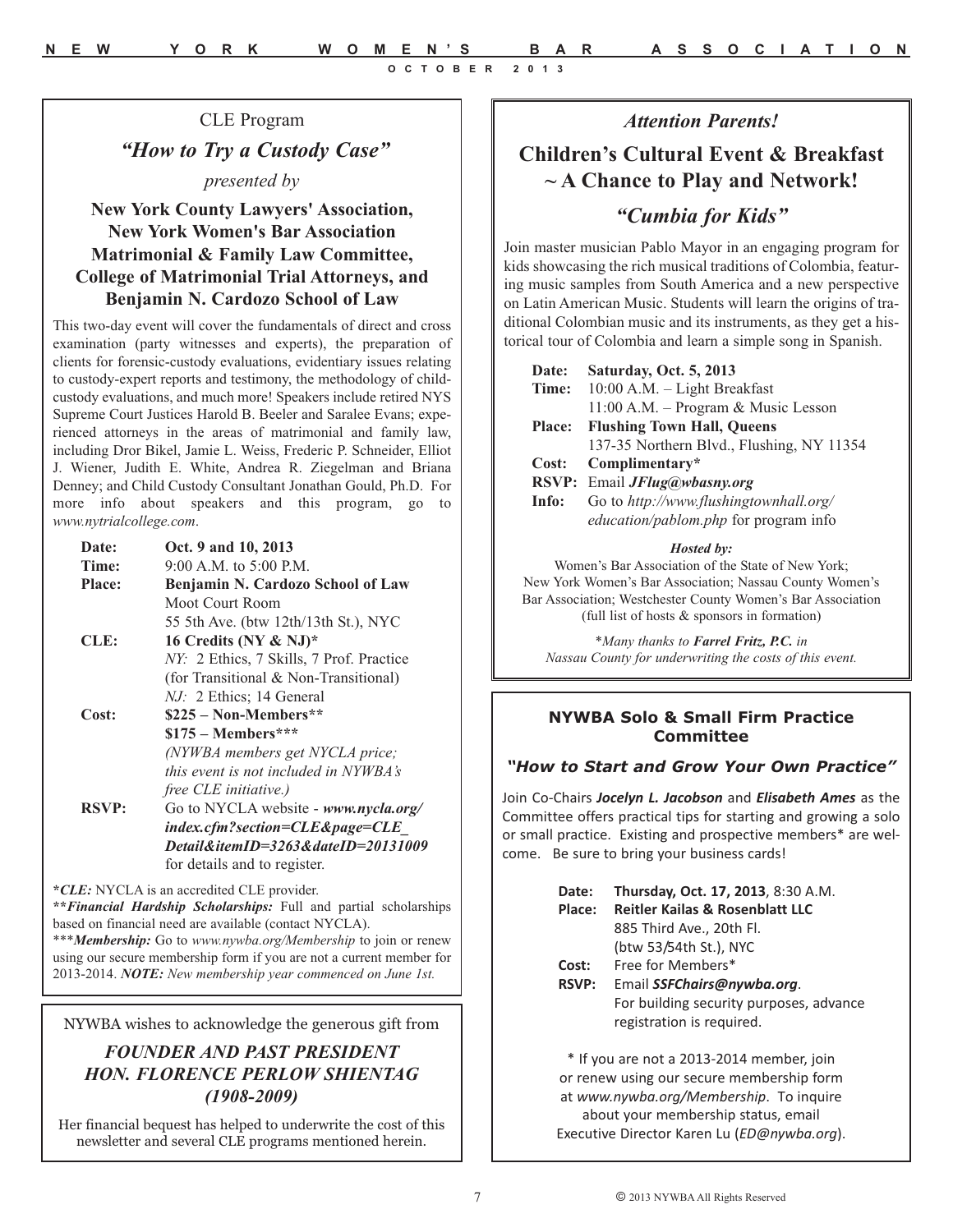## **What Every Woman Should Know about Healthcare Costs in Retirement** *by Michael B. Salmon*

On average, women live longer than men and face distinctly different challenges in maintaining their health. Perhaps as a result, women tend to spend more than men on out-of-pocket medical expenses in retirement. According to a 2012 Employee Benefit Research Institute (EBRI) study, retired men spent an average of \$124,000 on healthcare, while retired women spent \$152,000 – \$28,000 more than their male counterparts. (Employee Benefit Research Institute, "Savings Needed for Health Expenses for People Eligible for Medicare: Some Rare Good News," October 2012.) In addition, women are more likely to need (and to spend more money funding) long-term care, some of which isn't covered by Medicare.

With these expenses in mind, it's not surprising that the cost of healthcare is one of the biggest retirement planning concerns for Americans. Though it's essential that everyone plan financially for healthcare needs in retirement, it's especially important that women understand the specific challenges they may face. This knowledge may help women work toward preparing for these expenses and to help avoid a financial shortfall in retirement. Start by:

• **Estimating your healthcare costs** — Begin by assessing your overall health and family health history. Calculate your current annual medical and dental expenses as a starting point. For help projecting what these costs may be in retirement, use an online healthcare calculator or estimator to help you become familiar with treatment costs for a variety of health and dental conditions. Also become educated about various long term care insurance options to determine if a policy might be right for your situation.

• **Being realistic** — If you think you've got it covered with Medicare, think again. Today Medicare only pays about 60 percent of retiree healthcare costs and it doesn't reimburse for most long-term care expenses. (Id.) Plus, there's uncertainty about how much it will cover in the future due to potential entitlement reform changes. Knowing the challenges you may face with your health  $-$  and what they may cost  $-$  can make a difference in being prepared.

• **Creating an emergency fund** — Reducing your debt and saving as much as you can before you retire is the simplest way to prepare for an unanticipated need — medical or otherwise. If your balance sheet is healthy, you'll likely be better positioned to absorb medical costs not covered by Medicare.

• **Being proactive about your health** — Schedule and keep routine dental and medical check ups and stay up-to-date on preventative services including the flu and pneumonia vaccines, colorectal cancer screening and mammography. Thoughtful prevention and early detection can help prevent minor medical issues from becoming major ones. Maintaining a healthy diet, exercising regularly and avoiding tobacco and other addictive substances is important to quality of life at any age. It's also one of the best and most inexpensive ways to keep medical bills at bay.

• **Consider setting up a health savings account (HSA)** — An HSA allows you to make tax-deductible contributions when you put money in. The money builds up tax-free and you can withdraw it tax-free for qualified medical expenses. Unlike a flexible spending account, you don't lose money you don't use. It rolls over and is 100 percent portable. Plus, you can use it anytime during your lifetime to pay for qualified medical expenses. Keep in mind that if you withdraw funds for non-medical purposes, you are subject to a tax penalty. (Note, however, that an HSA is available only with a highdeductible health insurance plan.)

Unfortunately, when it comes to healthcare costs in retirement, there is no silver bullet solution. But by following these tips, you can help take control of the things you do have influence over now to help prepare. Consider working with a financial professional who can help you factor real and potential healthcare costs into your overall financial plan for retirement.



**Michael Salmon** is a Senior Financial Advisor with Ameriprise Financial, specializing in Financial Planning, Investment Portfolio Management, Retirement Planning Strategies, Estate Planning Strategies, and Saving for Education. He is an active public speaker and financial columnist. He is licensed and registered to conduct business in NY. Based on licenses and registrations he holds, he may also conduct business in MI, MA, OR, FL, PA, NM, NC, CA, RI, CT, KY, NJ, and LA. You can reach him at 646-964-9470 or *michael.b.salmon@ampf.com*.

Ameriprise Financial and its representatives do not provide tax or legal advice. Consult with your tax advisor or attorney regarding specific tax issues. Brokerage, investment and financial advisory services are made available through Ameriprise Financial Services, Inc. Member FINRA and SIPC.

> © 2013 Ameriprise Financial, Inc. All rights reserved Reprinted with permission.

#### *Mark Your Calendars!*

**NYWBA MATRIMONIAL AND FAMILY LAW COMMITTEE**

#### *"Panel Discussion with Court Attorneys in the Matrimonial Parts"*

NYWBA's Matrimonial & Family Law Committee presents this annual event – a panel discussion featuring court attorneys for judges in the Matrimonial Parts in New York County, who will provide guidance concerning the rules, procedures and expectations in their Parts. (No discussion of pending cases.) Space is limited, so RSVP today!

| Date:        | Wednesday, Dec. 4, 2013                        |
|--------------|------------------------------------------------|
| Time:        | 6:00 p.m.                                      |
| Place:       | <b>Blank Rome, LLP, The Chrysler Building,</b> |
|              | 405 Lexington Ave. (at 42nd St.), NYC          |
| Cost:        | Free for Members*                              |
| <b>RSVP:</b> | Email MFrsvp@nywba.org                         |
|              |                                                |

*Due to space limitations, advance registration required, and ONLY current NYWBA members\* will be admitted.*

\* If you are not a current member, go to *www.nywba.org/Membership* to join or renew using our secure online membership form. The Committee thanks **Blank Rome LLP** for hosting.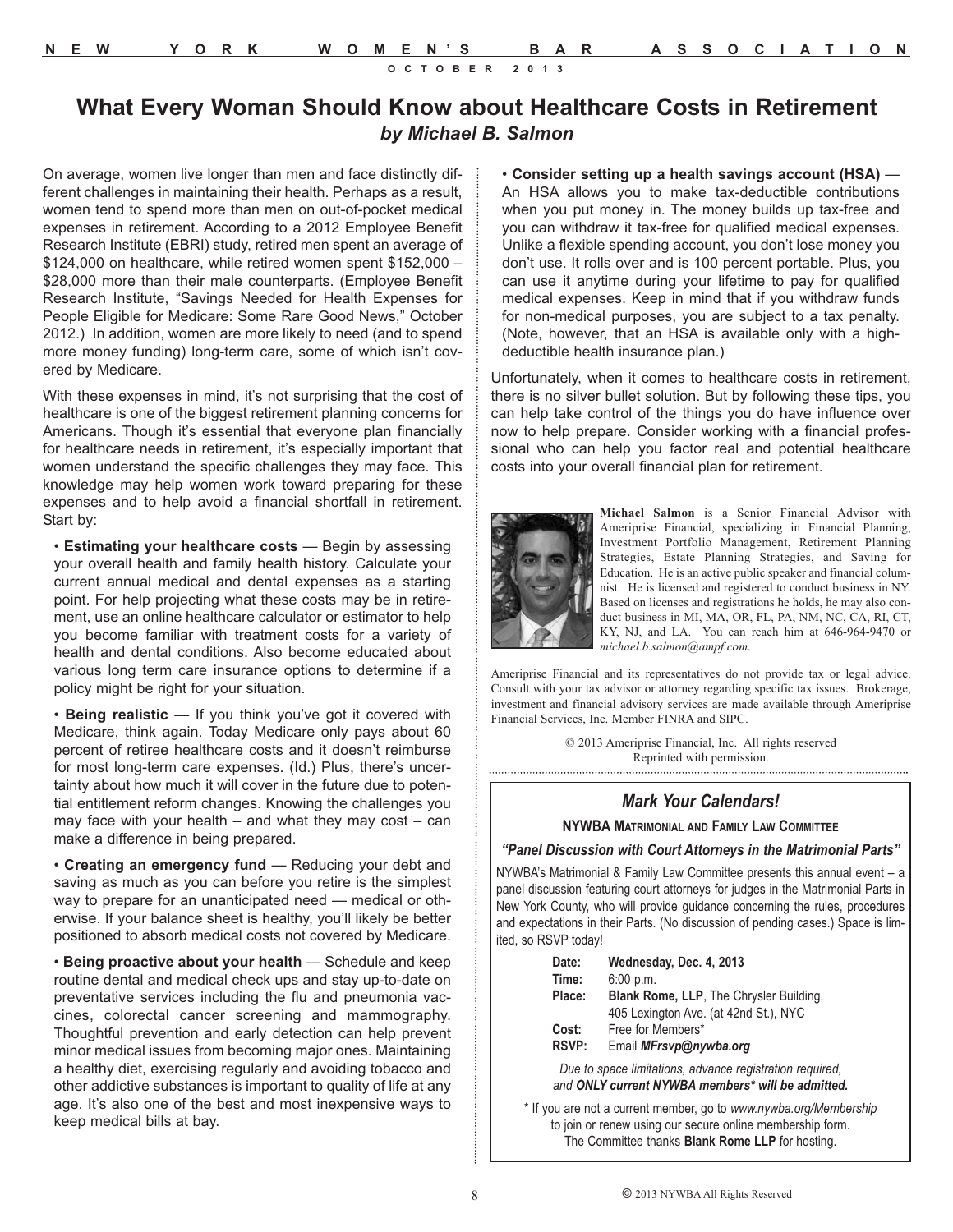**CLE Program presented by NYWBA Matrimonial and Family Law Committee**

*"Basic Tax Issues for the Matrimonial Lawyer - Part 1"*

featuring speakers

**Honorable Ellen Gesmer** 

*Justice, Civil Court of the City of New York, New York County* 

**Joan Lipton**  *Partner, ParenteBeard, LLC*

**Jean J. Han, Esq.**  *Senior Manager, ParenteBeard, LLC*

## **Heidi Tallentire, Esq.**

*Associate, Blank Rome, LLP* 

This is a must-have primer for matrimonial lawyers! At this CLE, distinguished panelists will provide a tutorial on reading and understanding income tax returns. Panelists will provide invaluable tips on how to incorporate information from these returns in applications for child and spousal support.

#### **Date: Wednesday, Oct. 2, 2013**

**Time:** 6:00 p.m. (no one will be admitted after 6:30 p.m.)

**Place: Blank Rome, LLP**, The Chrysler Building 405 Lexington Ave., NYC (at 42nd St.)

**CLE: 2.0 CLE Credits**\* *(1.5 skills and 0.5 Prof. Practice)*

- **Cost: Free** NYWBA/WBASNY Chapter Members\*\* **\$50** – Non-members\*\*\*
- **RSVP: Sold Out!** *(Maximum enrollment reached; waiting list closed)*

\**CLE*: New York Women's Bar Association is a founding chapter of the Women's Bar Assn of the State of New York, an accredited CLE provider. Approval of CLE credit is provided in accordance with the requirements of the NYS CLE Board for the above-listed credit hours for established attorneys and as transitional credit hours for newly admitted attorneys.

\*\**Membership*: Members attend CLE programs for free. If you are not a current member, go to *www.nywba.org/Membership* to join or renew using our secure online membership form.

\*\*\**FINANCIAL HARDSHIP SCHOLARSHIPS*: Full and partial scholarships based on financial need are available. For info on the guidelines and to apply, contact CLE Chair Amy. B. Goldsmith at *CLE@nywba.org* or 212-216-1135. All requests are confidential.

## *Save the Date!*

**Thursday, Nov. 14, 2013**

**NYWBA Elder Law and Disabilities Committee** presents a CLE exploring *"Basics of Special Education Advocacy and Litigation in NYC" featuring* Adrienne Akontaky

Mark your calendars for this cutting edge CLE program! This program is being organized so stay tuned for more details.

**NYWBA Trusts and Estates Committee is proud to co-sponsor a CLE Program with the Puerto Rican Bar Association** 

on

*"Practicing in the New York County Surrogate's Court and Tour of the Court"*

*featuring*

## **HONORABLE RITA MELLA**

Surrogate, New York County

Join us at this dynamic and exciting program, which is designed for new attorneys and for experienced attorneys who are interested in practicing in the New York Surrogate's Court, which handles cases involving the affairs of decedents, including the probate of wills and the administration of estates, as well as other matters of critical importance to clients and their families.

Meet *Surrogate Hon. Rita Mella* and court personnel, and find out what attorneys and judges actually do in this court. Pick up tips on filings, court appearances, conferences, and more! The event will conclude with a comprehensive tour of the Surrogate's Court.

| Date: Wednesday, Oct. 23, 2013                                |
|---------------------------------------------------------------|
| <b>Time:</b> 10:00 A.M. to 12:30 p.m.                         |
| Place: Surrogate's Court, 31 Chambers St., Courtroom 503, NYC |
| CLE: 2.5 Credits (Prof. Practice)*                            |
| Cost: Free - Members**                                        |
| \$50 - Non-members***                                         |
| RSVP: Go to www.nywba.org/SurrogateCourtCLE                   |
| Info: Email TErsvp@nywba.org if you have questions or need    |
| additional info.                                              |

\**CLE*: New York Women's Bar Association is a founding chapter of the Women's Bar Assn of the State of New York, an accredited CLE provider. Approval of CLE credit is in accordance with the requirements of the NYS CLE Board for the above-listed credit hours for established attorneys and as transitional credit hours for newly admitted attorneys.

\*\**Membership*: Members attend CLE programs for free. If you are not a member, go to *www.nywba.org/Membership* to join or renew using our secure online membership form. \*\*\***FINANCIAL HARDSHIP SCHOLARSHIPS:** Full and partial scholarships based on financial need are available. For info on the guidelines and to apply, contact CLE Chair Amy. B. Goldsmith at *CLE@nywba.org* or 212-216-1135. All requests are confidential.

## *NYWBA Newsletters Are Available Online*

The current issue of the NYWBA Newsletter, along with past editions (back to 2004), is available online at *www.nywba.org/members*.

As part of our "green" initiative, half of our Newsletters now appear only in an electronic format. The "eNews" editions have the same layout and all of the great articles, photos and announcements as the print editions. You can easily read the eNewsletter on your computer or print it out.

**Note:** *You must have the current user name and password to access the "Members Only" areas of the NYWBA website where the electronic editions of the Newsletter can be found. If you are not yet a member for 2013-2014, please join or renew using our secure online membership form at www.nywba.org/membership. Contact Executive Director Karen Lu (*ED@nywba.org*) to inquire about your membership status.*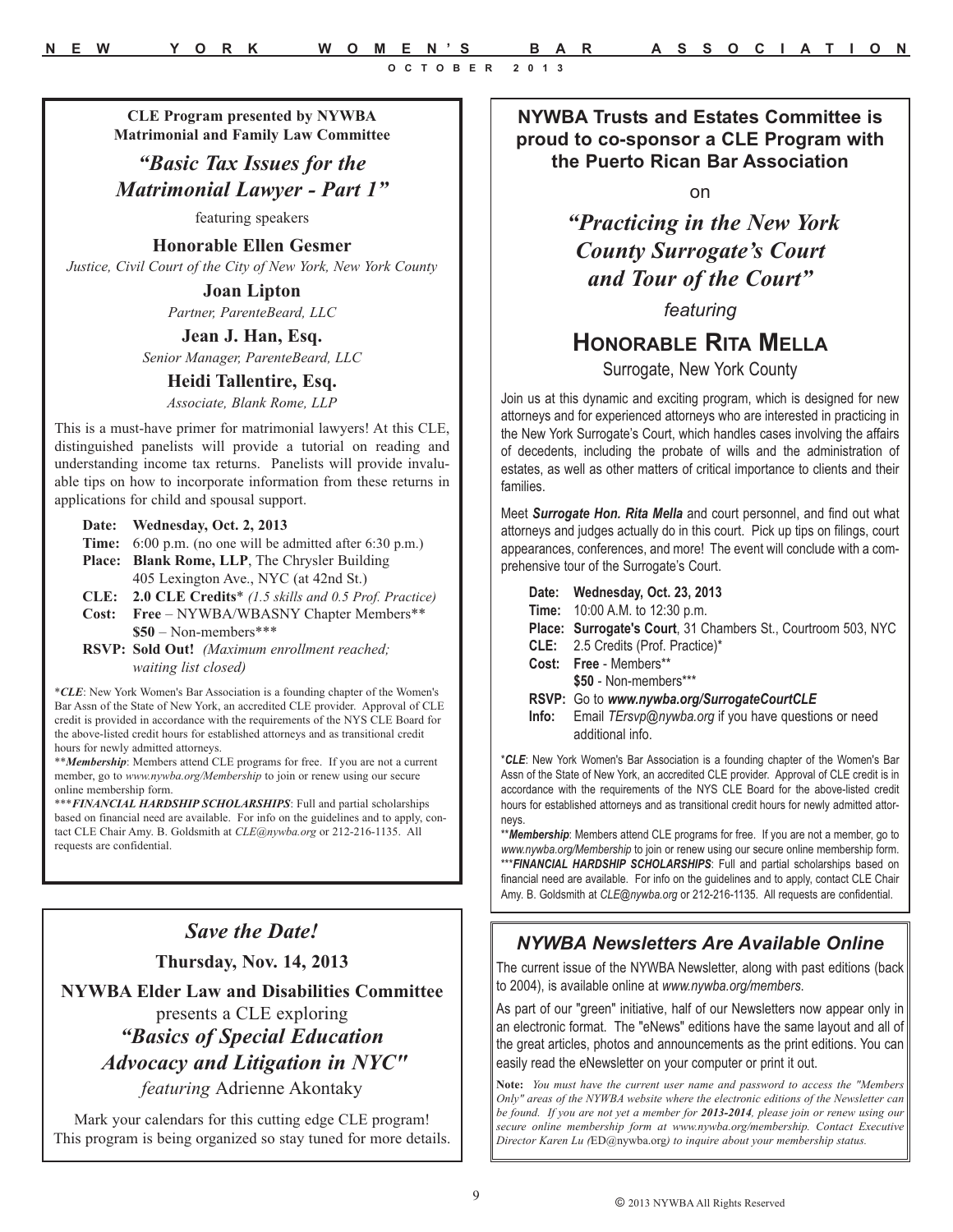#### **FREE Lunchtime Program**

### *"What Every Person Should Know about Breast Cancer"*

presented by

**The Gender Fairness Committee of the New York County Supreme Court and Judges & Lawyers Breast Cancer Alert (JALBCA)** 

*featuring*

#### **Mary Solomon**

*Scan Van Director with Project Renewal (Mobile Mammography Provider)* 

| Date:        | <b>Thursday, Oct. 24, 2013</b>             |
|--------------|--------------------------------------------|
| Time:        | $12:45$ p.m.                               |
| Place:       | <b>New York County Criminal Courthouse</b> |
|              | 100 Centre St., Jury Room 2 (Rm. 535), NYC |
| Cost:        | <b>FREE</b>                                |
| <b>RSVP:</b> | Email Mauline Murrell at                   |
|              | mmmarsha@courts.state.ny.us.               |

#### **Students & New Lawyers Committee**

#### *presents*

#### *"A Discussion with Hon. Lori Sattler"*

The Students & New Lawyers Committee, chaired by *Morgan M. Fraser* & *Lisa Hughes Hoover*, is proud to present this program. *Judge Lori Sattler*, who sits in the New York Supreme Court, has kindly agreed to provide insights into the practice of law from her long and distinguished career. NYWBA members and prospective members who are law students, law school graduates awaiting admission, or attorneys new the profession are welcome.

**Date: Thursday, Oct. 10, 2013**, 6:00 p.m.

- **Place: Blank Rome, LLP**, The Chrysler Building, 405 Lexington Avenue (at 42nd Street), NYC
- **RSVP:** Send an email to *SNLChairs@nywba.org* to register. *(RSVPs required for building security.)*

If you cannot attend but are interested in joining the Committee, send your contact info and any ideas for future programs and events to the Co-Chairs at *SNLChairs@nywba.org*.

The Committee thanks **Blank Rome LLP** for hosting.

**National Association of Women Lawyers**

*presents*

#### **9th Annual General Counsel Institute**

*"Resilience: Thriving as In-House Counsel in Changing Legal and Business Landscapes"*

#### *co-sponsored by:* **WBASNY & NYWBA**

*(full sponsorship list in formation)*

In today's rapidly evolving business environment, change is a way of life – in your company, your legal department, and your own legal career. At this event, you will be inspired by powerful personal stories of resilience. You will explore current legal issues and develop best practices to anticipate and respond quickly to your in-house clients' needs. Through substantive legal workshops and the open exchange of ideas with senior lawyers facing similar challenges, you will improve your skills to address issues head on, drive positive changes in your legal department, and marshal the strength not just to survive, but to thrive in a world of constant change.

| Date:         | November 7-8, 2013                                         |  |
|---------------|------------------------------------------------------------|--|
| <b>Place:</b> | <b>Intercontinental New York Times Square</b>              |  |
|               | 300 West 44th St., NYC (corner 8th Ave.)                   |  |
| CLE:          | Accreditation of this program is currently pending         |  |
|               | (anticipate up to 16 CLE credits)                          |  |
| Cost:         | Price varies based on NAWL membership,                     |  |
|               | employment (reduced rate for gov't & non-profit),          |  |
|               | and the date you purchase tickets $-$ see RSVP for         |  |
|               | details. (NYWBA's free CLE initiative does not             |  |
|               | apply to this program.)                                    |  |
| <b>RSVP:</b>  | For detailed info about this program (agenda, topics,      |  |
|               | speakers, etc.) and to register, go to <b>http://nawl.</b> |  |
|               | timberlakepublishing.com/content.asp?pl=309&sl             |  |
|               | $=389$ &contentid= $389\# GCI\% 20E-Zine$ .                |  |
|               | Registration is limited to in-house counsel.               |  |
|               | Scholarships are available.                                |  |
|               |                                                            |  |

#### *New York Civil Courts Committee*

NYWBA Civil Courts Committee, chaired by *Hon. Andrea Masley, Judge of the Civil Court, Meryl H. Waxman* & *Melissa Ephron-Mandel*, has scheduled a meeting to discuss topics of interest to Civil Court practitioners and make plans for Committee activities and programs in 2013-2014. Current and prospective members are welcome.

**Date: Thursday, Oct. 8, 2013**, 1:00-2:00 p.m. **Place: New York Civil Courthouse**, 111 Centre St., 12th Floor Boardroom, NYC **RSVP:** *CivilCourtsChairs@nywba.org*

*Due to space limitations, advance registration is required.*

## **IT'S TIME TO RENEW YOUR MEMBERSHIP FOR 2013-2014!**

Go to *www.nywba.org* and click on "Membership" to access our secure online membership form or contact our Executive Director (*ED@nywba.org* or 212-490-8202) to have a renewal form sent to you.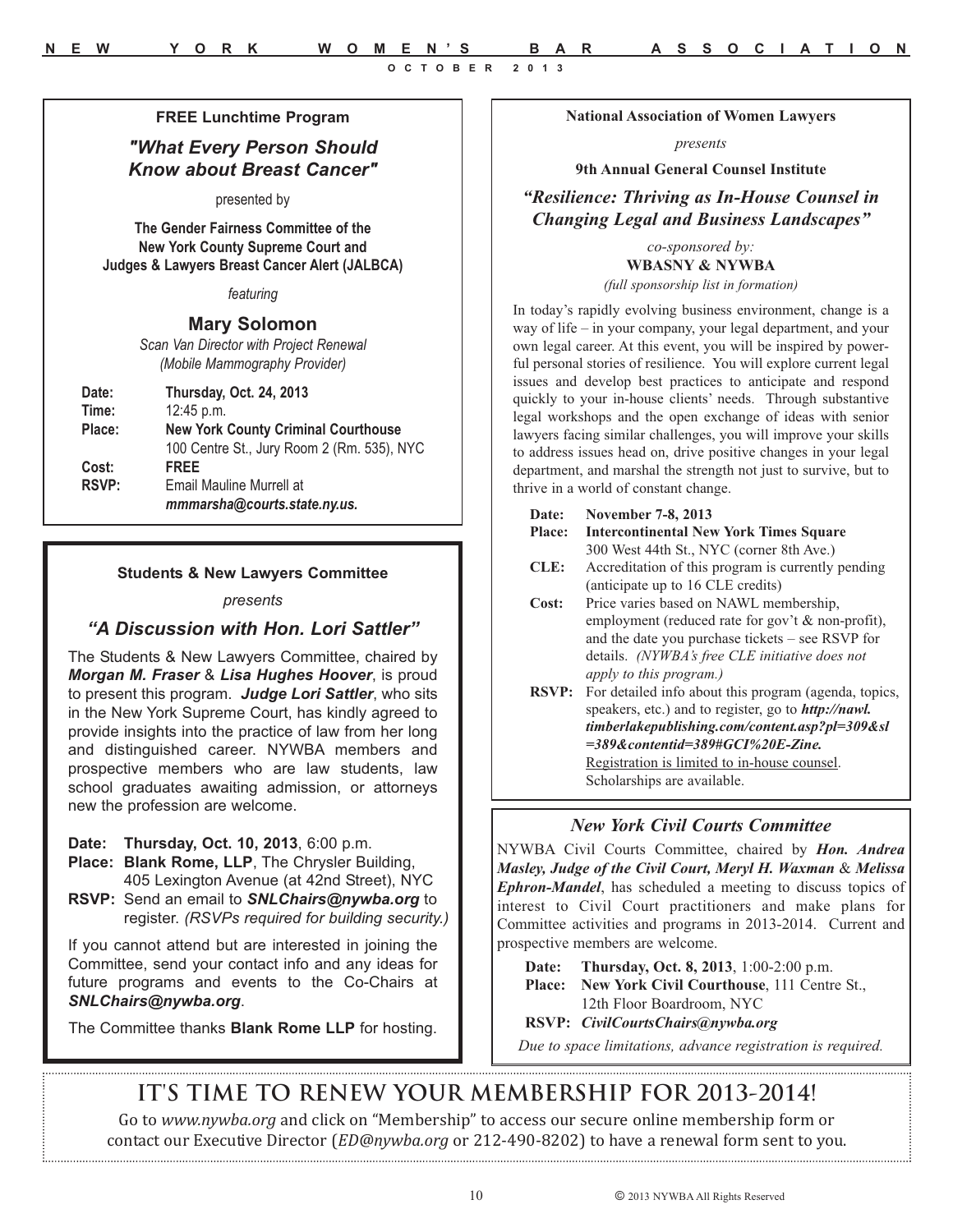**Family Law Clients Not** Paying On Time?

> Ask your clients to borrow from Churchill

**No Guarantee Required from** your Firm

 $\triangleright$ A D V E R T I S E M E N T  $\cup$  $\,<$  $\Box$  $\overline{\sim}$  $\overline{C}$  $\Box$  $\leq$  $\Box$  $\geq$ 

BBL Churchill, America's leading divorce lender, provides funding to spouses who are unable to pay their attorney costs, forensic accountants and living expenses.



**BBL** 

 $(212)$  797 0212 nicole.noonan@bblchurchill.com www.bblchurchill.com

A D V E R T I S E M E N T



## When it comes to retirement accounts, sometimes less is more.

It's easy to lose perpective when you have multiple 401(k)s and IRAs. Consolidating your retirement accounts into an Ameriprise<sup>®</sup> IRA can help you manage your complete retirement picture — and build a personal plan tailored to your retirement dreams.

Learn how you can put your confident retirement more within reach.

Our Advisors. Your Dreams. MORE WITHIN REACH®

**NYWBA Programs and Events Committee** *invites you to*  **~ WINE 101 ~ The Basics of Wine, Wine and Food Pairings, and Wine and Cheese Tasting**  *featuring wines and artisan cheeses from The Hudson-Chatham Winery*

> 248 West 14th St. (btw 7th/8th Ave.), NYC (Use street level entrance to lower floor)

(**\$10** surcharge at the door, *space permitting*)

*At this premier event, space is extremely limited. RSVP as soon as possible .*

**Date: Thursday, Oct. 24, 2013**

**Cost: \$35** per person *(paid in advance)*

**RSVP:** Go to *www.nywba.org/WineTastingRSVP*

Since its opening, the Hudson- Chatham Winery has won over fans and critics alike. It was voted the Capital Region's Best Local Winery two years in a row, and their wines have won multiple medals and received high scores from Wine Spectator and Wine Enthusiast magazines. Its tasting room features locally produced gourmet products, including a large selection of Hudson Valley artisanal cheeses. Those who attended last year's tasting will know that they are in for a real treat! *For more information, send a note*

**Time:** 6:30 to 8:30 p.m.

**Location: STASH** 

*to Wine101rsvp@nywba.org.*

| Call me today at (646) 964.9470                                                   |                                                                                                                                                            |  |  |
|-----------------------------------------------------------------------------------|------------------------------------------------------------------------------------------------------------------------------------------------------------|--|--|
| Michael B. Salmon<br>New York Women's Bar Association<br><b>Financial Advisor</b> | 122 E 42nd St<br>New York, NY 10168<br>646-964-9470<br>michael.b.salmon@ampf.com<br>⊠<br>www.ameripriseadvisors.com/<br>$\blacksquare$<br>michael.b.salmon |  |  |

Ameriprise Financial Services, Inc. Member FINRA and SIPC. Ameriprise Financial cannot guarantee future financial results. © 2012 Ameriprise Financial, Inc. All rights reserved.